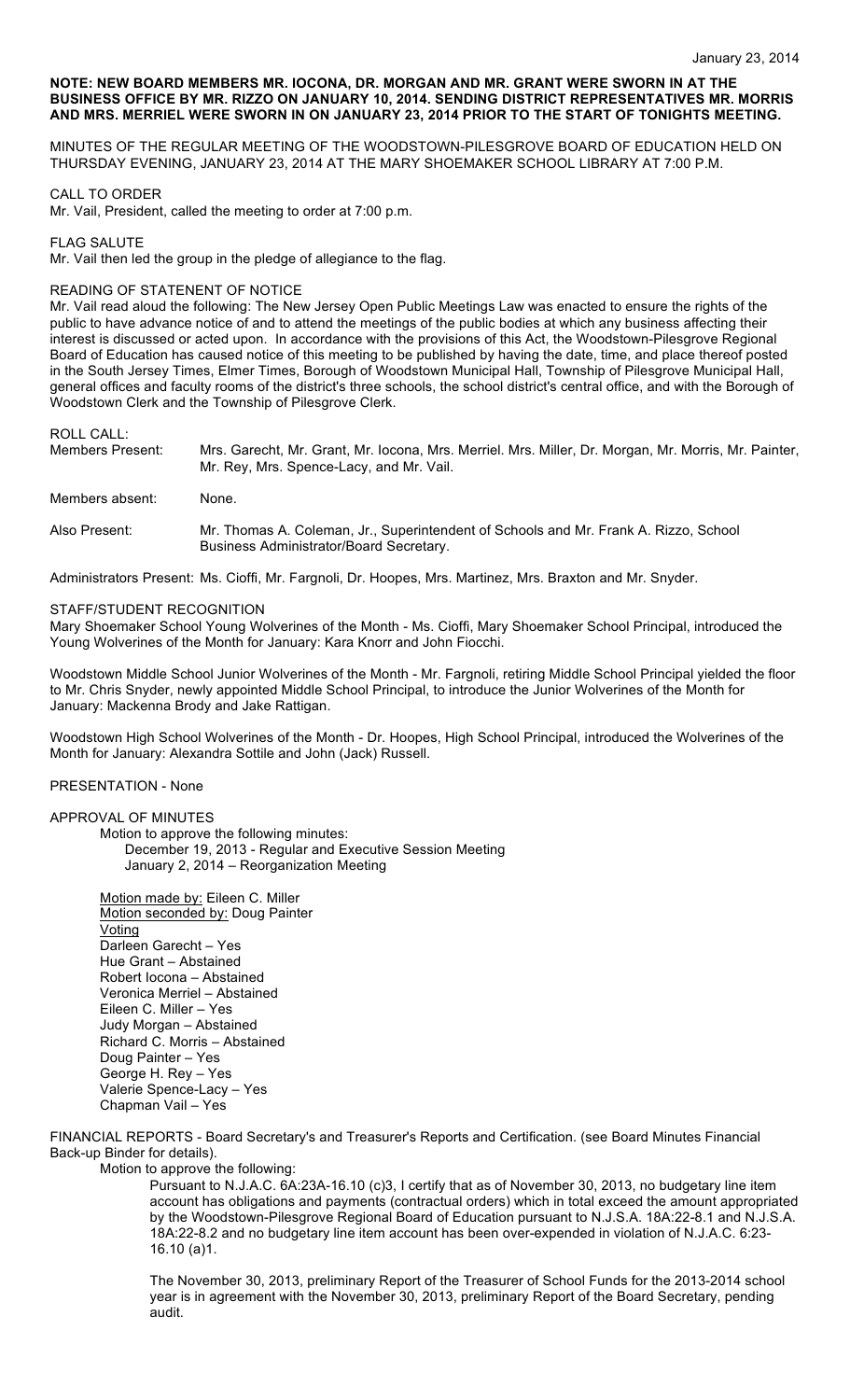#### January 23, 2014

Pursuant to N.J.A.C. 6A:23A-16.10(c)4, that the Woodstown-Pilesgrove Regional Board of Education certifies that as of January 23, 2014, and after review of the Secretary's Monthly Financial Report and the Treasurer's Monthly Financial Report and upon consultation with the appropriate district officials, to the best of the Board's knowledge, no major account or fund has been over-expended in violation of N.J.A.C. 6A:23A-16.10(a)1 and that sufficient funds are available to meet the district's financial obligations for the remainder of the fiscal year.

Motion made by: Eileen C. Miller Motion seconded by: George H. Rey **Voting** Darleen Garecht – Yes Hue Grant – Yes Robert Iocona – Yes Veronica Merriel – Yes Eileen C. Miller – Yes Judy Morgan – Yes Richard C. Morris – Yes Doug Painter – Yes George H. Rey – Yes Valerie Spence-Lacy – Yes Chapman Vail – Yes

#### Transfers.

Motion to approve the transfer of funds as previously approved by the Superintendent pursuant to 18A:22-8.1 for the month of November 2013.

Motion made by: Veronica Merriel Motion seconded by: Eileen C. Miller Voting Darleen Garecht – Yes Hue Grant – Yes Robert Iocona – Yes Veronica Merriel – Yes Eileen C. Miller – Yes Judy Morgan – Yes Richard C. Morris – Yes Doug Painter – Yes George H. Rey – Yes Valerie Spence-Lacy – Yes Chapman Vail – Yes

## Bill List.

Motion to approve EFT's for November 2013, additional hand check payments for November 2013, and payment list for the month of January 2014.

Motion made by: Eileen C. Miller Motion seconded by: Darleen Garecht **Voting** Darleen Garecht – Yes Hue Grant – Yes Robert Iocona – Yes Veronica Merriel – Yes Eileen C. Miller – Yes Judy Morgan – Yes Richard C. Morris – Yes Doug Painter – Abstained George H. Rey – Yes Valerie Spence-Lacy – Yes Chapman Vail – Abstained

## Voided Checks.

Motion to approve voiding the following check:

Check #56278 dated 12/19/13 payable to Graybar in the amount of \$7,012.10 issued under P.O. #1033- 14 and #6157-14 due to incorrect amount. Check will be reissued under check #56408 in the amount of \$8,127.11.

Check #56194 dated 11/21/13 payable to South Jersey Farmers Exchange in the amount of \$6,982.50 issued under P.O. #6133-14 and #6211-14 due to incorrect amount. Check will be reissued under check #56464 in the amount of \$7,446.00.

Check #56328 dated 12/19/13 payable to South Jersey Farmers Exchange in the amount of \$2,700.00 issued under P.O. #6221-14 due to incorrect amount. Check will be reissued under check #56464 in the amount of \$7,446.00.

Motion made by: Doug Painter Motion seconded by: Eileen C. Miller **Voting** Darleen Garecht – Yes Hue Grant – Yes Robert Iocona – Yes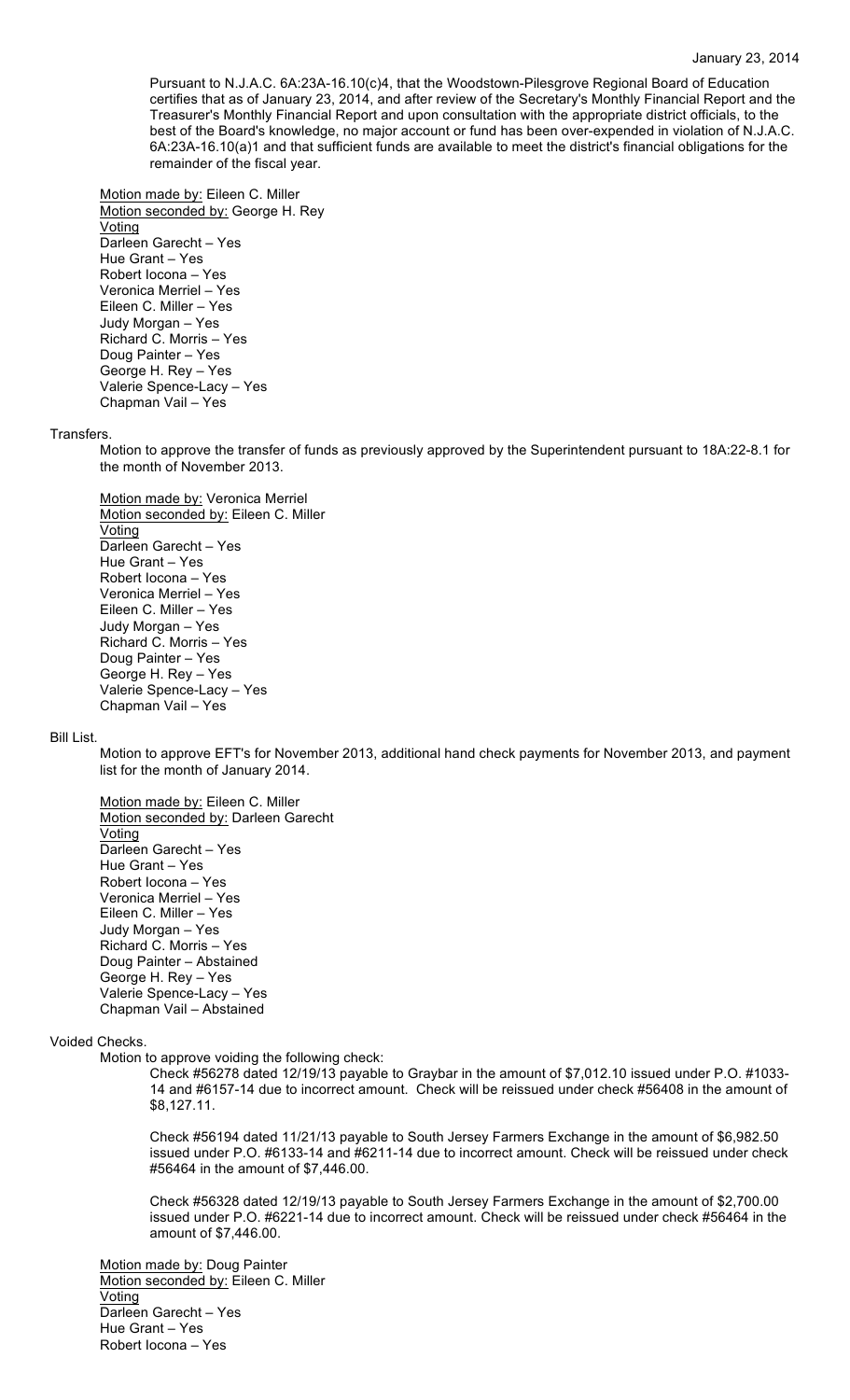Veronica Merriel – Yes Eileen C. Miller – Yes Judy Morgan – Yes Richard C. Morris – Yes Doug Painter – Yes George H. Rey – Yes Valerie Spence-Lacy – Yes Chapman Vail – Yes

Additional Financial Reports.

Motion to accept the following reports:

Student Activities Account and Athletic Account for the month of December 2013. Scholarships for the month of December 2013. Odyssey of the Mind for the month of November 2013. Cafeteria report for the month of November 2013.

Motion made by: Veronica Merriel Motion seconded by: Eileen C. Miller Voting Darleen Garecht – Yes Hue Grant – Yes Robert Iocona – Yes Veronica Merriel – Yes Eileen C. Miller – Yes Judy Morgan – Yes Richard C. Morris – Yes Doug Painter – Yes George H. Rey – Yes Valerie Spence-Lacy – Yes Chapman Vail – Yes

Community School Report.

Motion to accept Woodstown Community School report for the month of December 2013 (voting not applicable to sending district representatives).

Motion made by: Eileen C. Miller Motion seconded by: Darleen Garecht **Voting** Darleen Garecht – Yes Hue Grant – Yes Robert Iocona – Yes Eileen C. Miller – Yes Judy Morgan – Yes Doug Painter – Yes George H. Rey – Yes Valerie Spence-Lacy – Yes Chapman Vail – Yes

## AUDIENCE PARTICIPATION

Kimberly Kraky of Woodstown spoke on behalf of the family of Adam James concerning the establishment of the Adam James Scholarship.

EDUCATIONAL PROGRAMS COMMITTEE REPORT AND RECOMMENDATIONS -- Mrs. Eileen Miller, Chairperson Motion to approve the following District and High School items:

High School field trips as follows:

02/02/14 to JFK High School, Iselin, NJ; Vocal Music; K. Gunther. 02/06/14 to Rutgers, Camden; English; P. Kranz. 02/20 to 02/22/14 to East Brunswick Hilton; Vocal Music; K. Gunther. 03/01/14 to Delaware Valley College, Doylestown, PA; FFA; S. Cobb. 02/12/14 to Adventure Aquarium, Camden; Oceanography; S. Ordog. 02/27/14 to Salem Community College; Science; J. Sorbello. 02/28/14 to Salem Community College; Science; J. Sorbello. 03/03/14 to Pennsylvania Convention Center, Philadelphia; Horticulture/FFA; S. Cobb. 03/14/14 to Franklin Institute; Art; L. Raggio. 03/14/14 to Mercer Community College; Horticulture/FFA; S. Cobb. 03/21/14 to Schalick High School; Jazz Band; J. Ludlam. 03/22/14 to Haddonfield High School; Odyssey of the Mind; C. Rickard. 02/12/14 to Ackerman Farms, Monroeville; FFA Officers; S. Cobb.

Acceptance of high school student (NJSmart #3378361030) into the Twilight Program for the 2013-2014 school year retroactive to January 9, 2014.

High School Harassment, Intimidation and Bullying Report dated December 2013, on which there are no incidents reported. (NOTE: This report was acknowledged at the December meeting, and must now be approved.)

Acknowledge receipt of the High School Harassment, Intimidation and Bullying report dated January 2014, on which there are no incidents reported.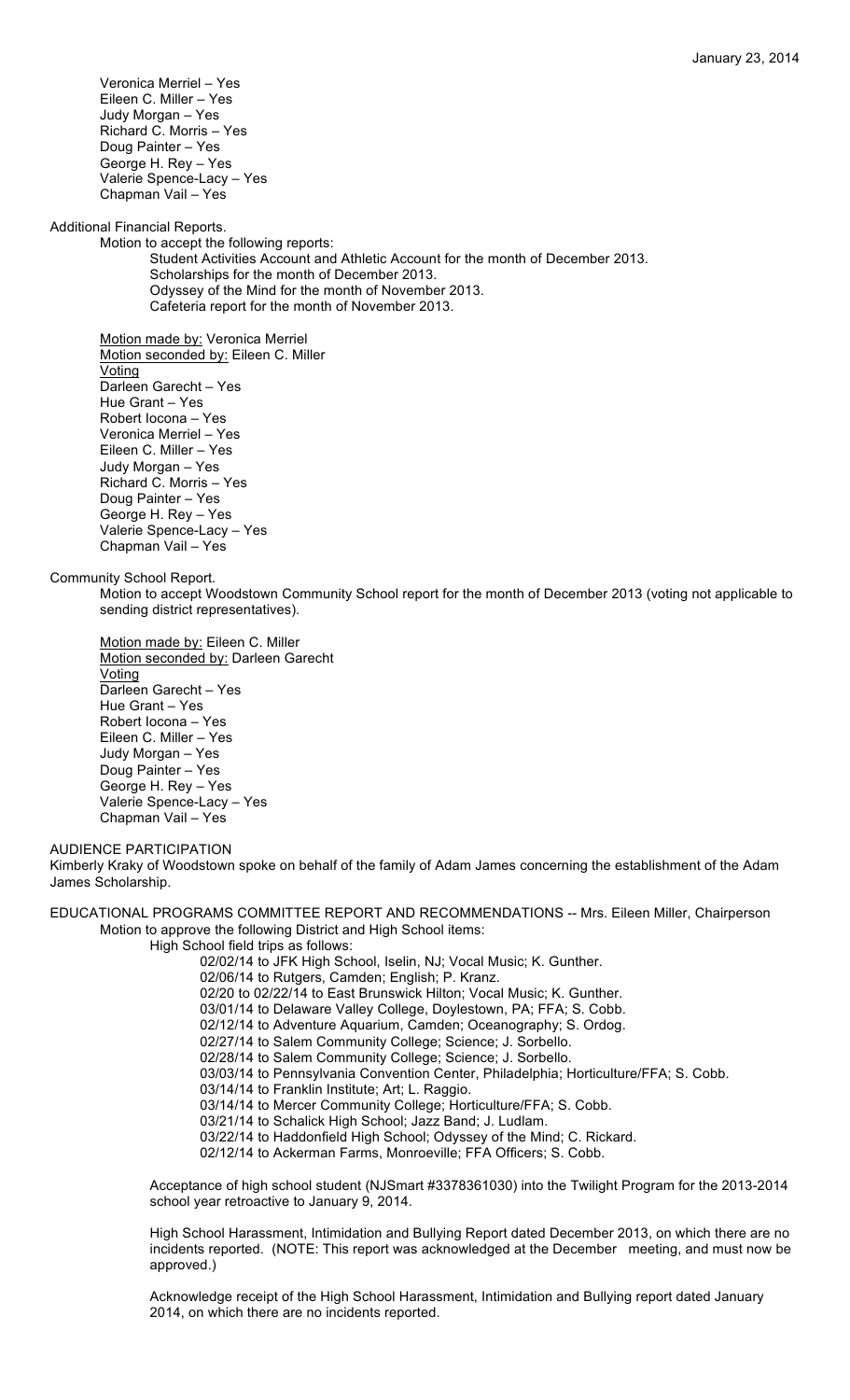#### Home instruction as follows: Local ID #9901337/NJSMART #9274093735 -- administrative.

Motion made by: Eileen C. Miller Motion seconded by: Veronica Merriel Voting Darleen Garecht – Yes Hue Grant – Yes Robert Iocona – Yes Veronica Merriel – Yes Eileen C. Miller – Yes Judy Morgan – Yes Richard C. Morris – Yes Doug Painter – Yes George H. Rey – Yes Valerie Spence-Lacy – Yes Chapman Vail – Yes

Motion to approve the following Middle School, Shoemaker School, and Early Childhood Learning Center items (voting not applicable to sending district representatives):

Middle School field trips as follows:

02/05/14 to Various Woodstown Businesses; Guidance Department; K. Nelson. 02/12/14 to Ackerman Farm, Monroeville; Science; C. Snyder. 03/01/14 to Hess Educational Complex, Mays Landing; Honors Music; P. Gorman. 03/10/14 to Franklin Institute; Science; H. Vinciguerra. 03/11/14 to Elsinboro Middle School; Academic League; K. Nelson. 05/13/14 to Pennsville Middle School; Academic League; K. Nelson.

Harassment, Intimidation and Bullying report dated December 2013 for the Middle School, Shoemaker School, and Early Childhood Learning Center (NOTE: This report was acknowledged at the December meeting, and must now be approved.)

Acknowledge receipt of the Harassment, Intimidation and Bullying report dated January 2014 for the Middle School, Shoemaker School, and Early Childhood Learning Center, and to provide notification letters as required to the parents/guardians advising that this information has been provided to the Board of Education.

Motion made by: Eileen C. Miller Motion seconded by: Doug Painter Voting Darleen Garecht – Yes Hue Grant – Yes Robert Iocona – Yes Eileen C. Miller – Yes Judy Morgan – Yes Doug Painter – Yes George H. Rey – Yes Valerie Spence-Lacy – Yes Chapman Vail – Yes

POLICY COMMITTEE REPORT AND RECOMMENDATIONS -- Ms. Darleen Garecht, Chairperson Motion to adopt the following policies for second reading:

- #1410 -- Local Units. (Revised). #2130 -- Evaluation of Administrators (Revised).
	- #3327 -- Relations with Vendors (Revised).
	- #4112.2 -- Certification (Revised).
	- #4116 -- Evaluation of Teaching Staff Members (Revised).
	- #4121 -- Substitute Teachers (Revised).

#4131/#4131.1 -- Staff Development; Inservice Education/Visitations/Conferences (Revised).

- #5141.4 -- Child Abuse and Neglect (Revised).
- #5145.5 -- Photographs of Students (Revised).

#5145.11 -- Questioning and Apprehension (Revised).

#6142.10 -- Internet Safety and Technology (Revised).

- #6171.4 -- Special Education (Revised).
- #6172 -- Alternative Educational Programs (Revised).
- #9111 -- Qualifications and Requirements of Board Members (Revised).
- #9326 -- Minutes (Revised).

Motion made by: Darleen Garecht Motion seconded by: Robert locona Voting Darleen Garecht – Yes Hue Grant – Yes Robert Iocona – Yes Veronica Merriel – Yes Eileen C. Miller – Yes Judy Morgan – Yes Richard C. Morris – Yes Doug Painter – Yes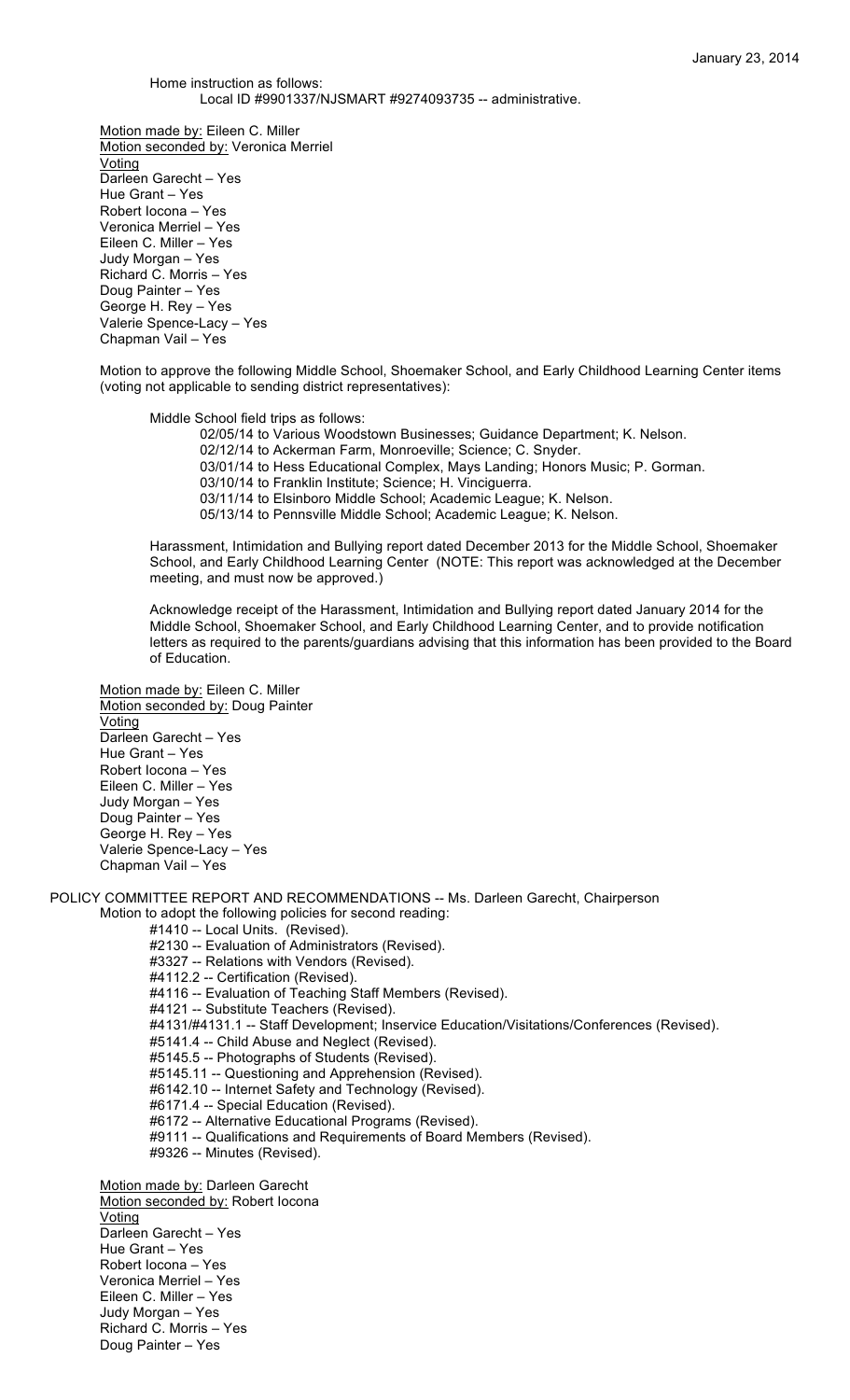George H. Rey – Yes Valerie Spence-Lacy – Yes Chapman Vail – Yes

PERSONNEL COMMITTEE REPORT AND RECOMMENDATIONS -- Mrs. Valerie Spence-Lacy, Chairperson

Motion to approve the following appointments as recommended by the Superintendent: Richard Senor as High School Assistant Principal effective July 1, 2014, through June 30, 2015, at an

annual salary of \$82,000.00 (replacement for Mr. Snyder).

Bertram Kern as Interim High School Assistant Principal retroactive to January 21, 2014, through June 30, 2014, at the rate of \$400.00 per day, no other benefits. In addition, Mr. Kern will be added to the district's list of approved Substitute Administrators at the established rate of pay.

Motion made by: Valerie Spence-Lacy Motion seconded by: Veronica Merriel Voting Darleen Garecht – Yes Hue Grant – Yes Robert Iocona – Yes Veronica Merriel – Yes Eileen C. Miller – Yes Judy Morgan – Yes Richard C. Morris – Yes Doug Painter – Yes George H. Rey – Yes Valerie Spence-Lacy – Yes Chapman Vail – Yes

Motion to approve the following District and High School items as recommended by the Superintendent: Appointment of James Kelly as a Twilight Program teacher effective January 24, 2013, through June 30, 2014, at the established rate of pay.

Appointment of 2013-2014 spring athletic coaches. (see page \_\_\_)

Professional development requests as follows: (see page

Andrea Bramante to attend the American School Counselor Association 2014 Conference in Orlando from June 28 to July 2, 2014.

Peter Mazzagatti to attend the "Book Love: Developing Depth, Stamina, and Passion in Adolescent Readers" workshop in Philadelphia on April 7, 2014.

Peter Mazzagatti to attend the "Units of Study: Implementing Rigorous, Coherent Writing Curriculum" one-day conference in King of Prussia on January 31, 2014.

High School volunteers for the 2013-2014 school year. (see page \_\_\_)

Compensation to High School staff members for meeting attendance. (see page \_\_\_)

Appointment of Rebecca Haines as After School Lab Supervisor, a position for which there is no stipend.

Addition of Taylor DuBois to the district's approved list of substitute teachers and substitute instructional assistants effective January 24, 2014, through June 30, 2014.

Change in pay classification for Jason Mace, High School Teacher, from Bachelor's to Bachelor's+30 effective February 1, 2014, as in accordance with the negotiated agreement.

Request from Rowan University students Melissa Silvestri, Nicole Smedile and Hope Welch for practicum student placement with Lori Raggio, high school art teacher, effective February 6 through April 3, 2014.

Motion made by: Valerie Spence-Lacy Motion seconded by: Veronica Merriel Voting Darleen Garecht – Yes Hue Grant – Yes Robert Iocona – Yes Veronica Merriel – Yes Eileen C. Miller – Yes Judy Morgan – Yes Richard C. Morris – Yes Doug Painter – Yes George H. Rey – Yes Valerie Spence-Lacy – Yes Chapman Vail – Yes

Motion to approve the following Early Childhood Learning Center appointment as recommended by the Superintendent: (voting not applicable to sending district representatives):

Appointment of Lisa Adkisson-Lott as Early Childhood Learning Center Instructional Assistant effective January 24, 2014, through June 30, 2014, at Paraprofessional, Step 1 (\$18,600.00), prorated (replacement for Debra Jakubowski). NOTE: Ms. Jakubowski had worked at the Shoemaker School. However, the child who she worked with has left the district, but a new child who requires an aide enrolled in the district at the ECLC, which is where Ms. Lott is being assigned.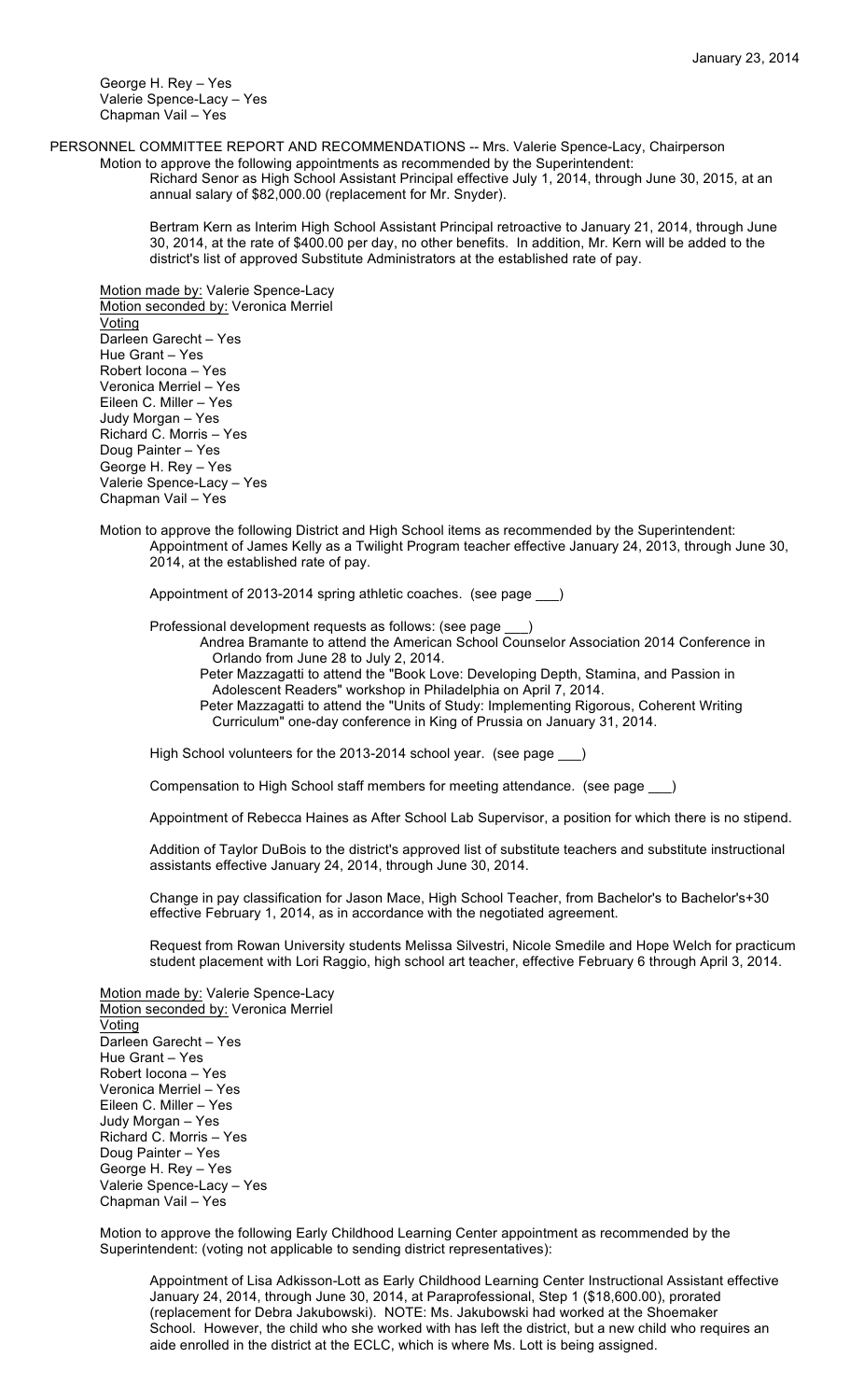Motion made by: Valerie Spence-Lacy Motion seconded by: Doug Painter Voting Darleen Garecht – Yes Hue Grant – Yes Robert Iocona – Yes Eileen C. Miller – Yes Judy Morgan – Yes Doug Painter – Yes George H. Rey – Yes Valerie Spence-Lacy – Yes Chapman Vail – Yes

Motion to approve the following Middle School, Shoemaker School, and Early Childhood Learning Center items as recommended by the Superintendent: (voting not applicable to sending district representatives):

Professional development requests as follows: (see page \_\_\_)

Amanda Abernethy to attend the "Meet the Rigorous Common Core State Standards for Writing: Helping Students to Produce Well-Written Arguments, Informative/Explanatory Pieces and Narratives (Grades 6-12)" seminar in Cherry Hill on February 11, 2014.

Chelsea Collins to attend "The Flipped Classroom: Practical Strategies to Successfully "Flip" Your Classroom (Grades 6-12)" seminar in Cherry Hill on February 18, 2014.

Amanda Abernethy, Chelsea Collins, and Jennifer Kelly to attend the "Book Love: Developing Depth, Stamina, and Passion in Adolescent Readers" workshop in Philadelphia on April 7, 2014.

The following Shoemaker and ECLC staff members to attend the "Units of Study: Implementing Rigorous, Coherent Writing Curriculum" one-day conference in King of Prussia on January 31, 2014: Alison Barnes (ECLC), Ken Coles, Danielle Dickson, Pat Foster (ECLC), Jean Gallo, Charlene Grubb, and Cherie Lower.

Volunteers for the Middle School, Shoemaker School, and Early Childhood Learning Center for the 2013- 2014 school year. (see page \_

Compensation to Middle School and Shoemaker School staff members for meeting attendance. (see  $page$ 

Appointment of Shoemaker School and Early Childhood Learning Center extra support staff members. (see page \_\_\_)

Appointment of special education teachers for the Shoemaker School extended day program. (see page  $\Box$ )

Appointment of Shoemaker School and Early Childhood Learning Center science coordinators effective February 1, 2014, through June 30, 2014, as listed below; compensation shall be at the annual rate of \$550.00, prorated:

Kindergarten: Kathryn Luciano 1st Grade: Christina Daly 2nd Grade: Jennifer Battaglia 3rd Grade: Pam Stocum 4th Grade: Kate Danner 5th Grade: Danielle Dickson

Motion made by: Valerie Spence-Lacy Motion seconded by: Eileen C. Miller **Voting** Darleen Garecht – Yes Hue Grant – Yes Robert Iocona – Yes Eileen C. Miller – Yes Judy Morgan – Yes Doug Painter – Yes George H. Rey – Yes Valerie Spence-Lacy – Yes Chapman Vail – Yes

## FINANCE/FACILITIES/TRANSPORTATION COMMITTEE REPORT AND RECOMMENDATIONS -- Mr. Doug Painter Motion to approve the following District and High School items: Establishment of the Students In Action Scholarship.

Establishment of the Specialist Richard C. Emmons III Memorial Scholarship.

Establishment of the Adam T. James Memorial Award.

KDI (Keystone Digital Imaging Inc.) 60 month lease agreement for 3 copy machines for the High/Middle School and Mary Shoemaker School; State Contract #A51464. (see page

Contract with Shelter of Hope, Ranch Hope Inc. to provide home instruction services for High School out of district student NJSmart #7332120163 beginning November 8, 2013, and ending November 21, 2013, at a cost of \$35.00 per hour.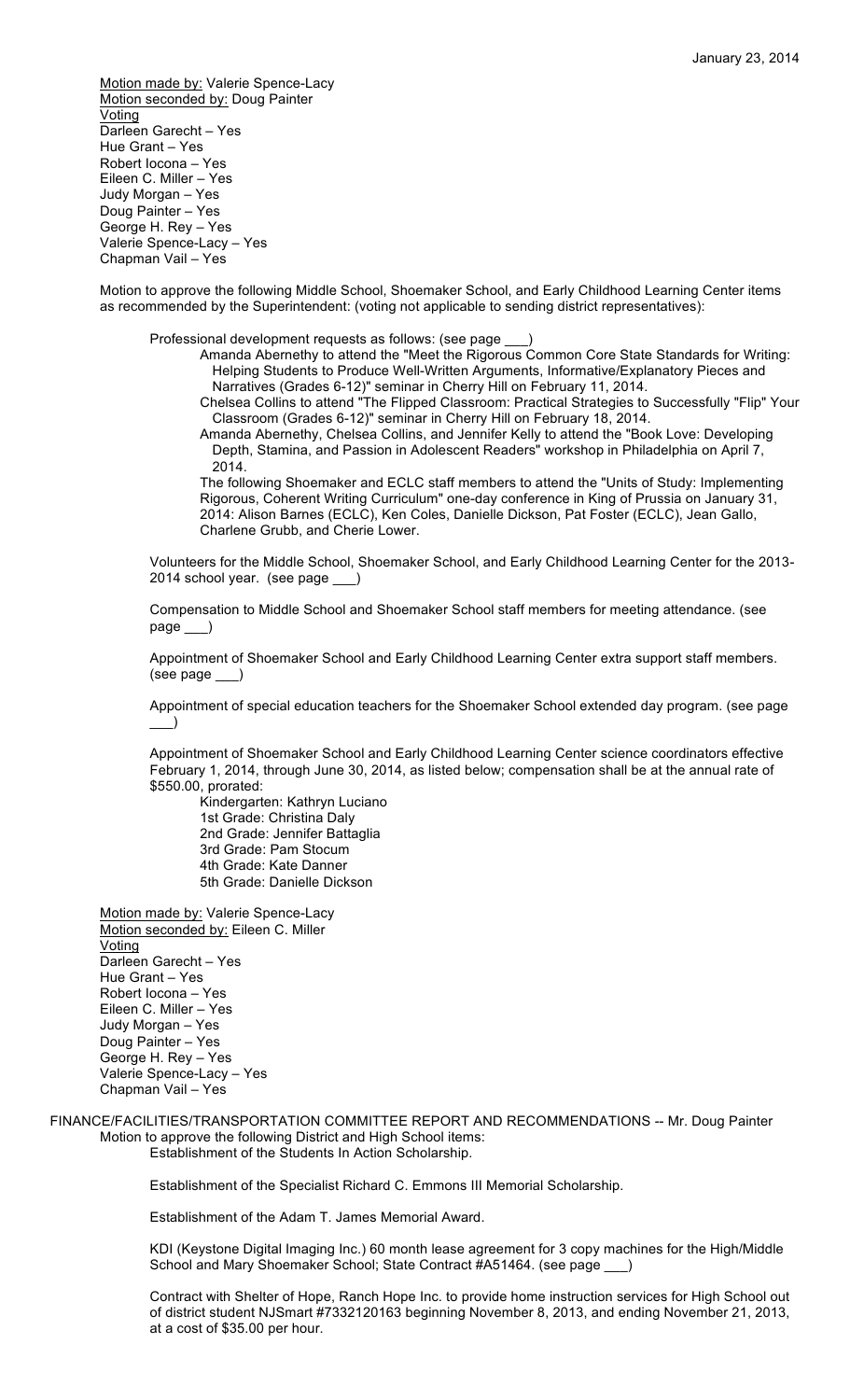Joint transportation agreement with Pittsgrove Township Board of Education for route PG20 to transport High School Vo-Tech Academy students to and from Pennsville High School and Penns Grove High School for the 2013-2014 school year at a cost of \$3,600.00.

Contract with Gloucester County Special Services School District for route Y1067 to transport one Middle School student (NJSmart #5175884585) to Y.A.L.E. School – Williamstown beginning January 3, 2014, for at a total route cost of \$247.35 per diem, plus a 7% administrative fee. At this time, we will be sharing that route with another school district.

Fire/Security Drills performed at the High/Middle School for the month of December 2013.

Motion made by: Doug Painter Motion seconded by: Veronica Merriel Voting Darleen Garecht – Yes Hue Grant – Yes Robert Iocona – Yes Veronica Merriel – Yes, but abstained to GCSSSD route Y1067 motion. (Note: motion placed in wrong section) Eileen C. Miller – Yes Judy Morgan – Yes Richard C. Morris – Yes, but abstained to GCSSSD route Y1067 motion. (Note: motion placed in wrong section) Doug Painter – Yes, but abstained to the Strang School, Ranch Hope motion. George H. Rey – Yes Valerie Spence-Lacy – Yes Chapman Vail – Yes, but abstained to the Strang School, Ranch Hope motion.

Motion to approve the following Middle School, Mary Shoemaker School, and Early Childhood Learning Center items (voting not applicable to sending district representatives): Title I Instructor Salaries. (see page \_\_\_)

Fire/Security Drills performed at the Mary S. Shoemaker School for the month of December 2013.

Fire/Security Drills performed at the Early Childhood Learning Center for the month of December 2013.

School Bus Emergency Evacuation Drill Report for Mary S. Shoemaker and Early Childhood Learning Center held on November 12, 2013.

Motion made by: Doug Painter Motion seconded by: Robert Iocona Voting Darleen Garecht – Yes Hue Grant – Yes Robert Iocona – Yes Eileen C. Miller – Yes Judy Morgan – Yes Doug Painter – Yes George H. Rey – Yes Valerie Spence-Lacy – Yes Chapman Vail – Yes

# OLD BUSINESS ITEMS - None

#### NEW BUSINESS ITEMS

Motion to approve the Board of Education Committee Assignments dated January 10, 2014. (see page \_\_\_)

Motion made by: Eileen C. Miller Motion seconded by: Doug Painter Voting Darleen Garecht – Yes Hue Grant – Yes Robert Iocona – Yes Veronica Merriel – Yes Eileen C. Miller – Yes Judy Morgan – Yes Richard C. Morris – Yes Doug Painter – Yes George H. Rey – Yes Valerie Spence-Lacy – Yes Chapman Vail – Yes

Motion to approve the resolution to honor Mr. John Fargnoli, retiring Middle School Principal. (see page \_\_\_)

Motion made by: Doug Painter Motion seconded by: Eileen C. Miller Voting Darleen Garecht – Yes Hue Grant – Yes Robert Iocona – Yes Veronica Merriel – Yes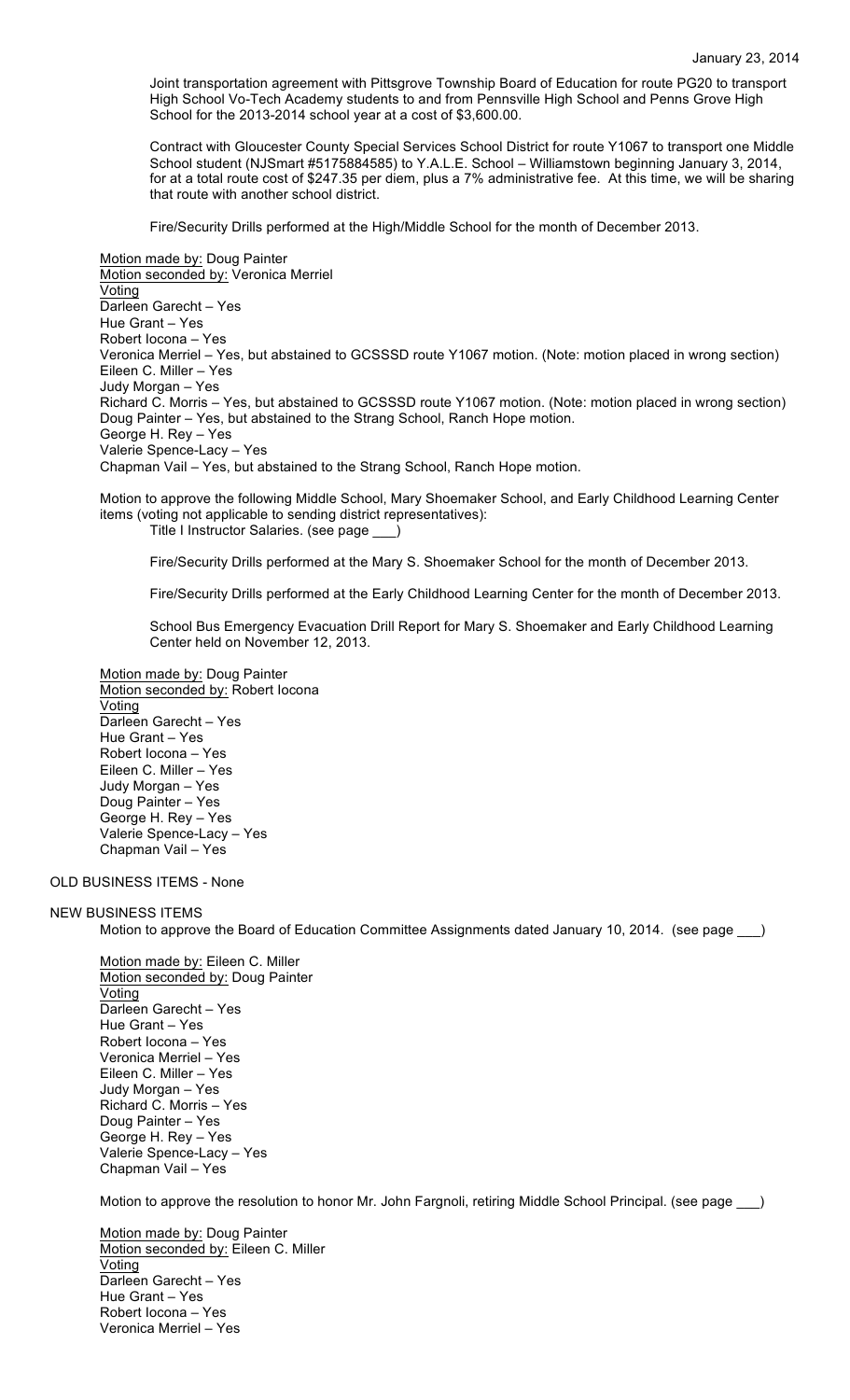Eileen C. Miller – Yes Judy Morgan – Yes Richard C. Morris – Yes Doug Painter – Yes George H. Rey – Yes Valerie Spence-Lacy – Yes Chapman Vail – Yes

## OTHER REPORTS

President -- Mr. Chapman Vail, reported on the following:

- Rational for committee assignments
- ROD Grant Award

Superintendent -- Mr. Thomas A. Coleman, Jr., reported on the following:

- QSAC went well. He thanked the administration and secretarial staff for their efforts.
- Received an e-mail stating that the NJDOE School Report Card will now be known as the School Performance Report.

Business Administrator -- Mr. Frank A. Rizzo, reported on the following:

- Budget is not due to County office until March 20th.
- Governor Chris Christie has signed NJEA legislation that will allow school districts and their employees to negotiate contracts for a term up to five years in duration.
- Certified tuition rates have been approved so we will let the sending districts know that the adjusted tuition that was previously supplied to them is correct.
- Currently experiencing moisture issues in the concrete of the middle school gym floor. As soon as it reduces, the floor can be installed.

ADMINISTRATIVE REPORTS - Attached to Superintendent's Monthly Report and delivered under separate cover.

## SENDING DISTRICT REPORTS

Alloway Township -- Mr. Richard Morris, reported on the following: Their Board has a new President and Vice President.

Upper Pittsgrove Township -- Mrs. Ronny Merriel, reported the following: Their Board remained the same as last year.

SCHOOL AGE CHILD CARE (SACC) REPORT -- Mrs. Eileen Miller had nothing to report.

## DELEGATE REPORT – Mrs. Miller reported on the following:

Mrs. Miller shared with the new board members that the new board member orientation weekend conference is almost filled and encouraged them to get signed up for one of the sessions.

# FUTURE MEETINGS

The following meeting dates are TENTATIVE and will officially be established at the January 2, 2014,

reorganization meeting.

Tuesday, February 18, 2014 -- Policy Committee, 5:30 p.m., district office.

Tuesday, February 18, 2014 -- Finance/Facilities Committee, 6:30 p.m., district office.

Thursday, February 20, 2014 -- Personnel Committee, 5:30 p.m., district office.

Thursday, February 20, 2014 -- Ed Programs Committee, 6:30 p.m., district office.

Thursday, February 27, 2014 -- Regular Board Meeting, 7:00 p.m., Mary S. Shoemaker School Library.

# IMPORTANT DATES

Wednesday, May 7, 2014 – Quad District Event, High/Middle School Cafeteria, 6:00 p.m.

FOR YOUR INFORMATION

Enrollment Reports Suspension Reports

# ADJOURNMENT

Motion to adjourn this meeting at 8:05 p.m.

Motion made by: Eileen C. Miller Motion seconded by: Doug Painter Darleen Garecht – Yes Hue Grant – Yes Robert Iocona – Yes Veronica Merriel – Yes Eileen C. Miller – Yes Judy Morgan – Yes Richard C. Morris – Yes Doug Painter – Yes George H. Rey – Yes Valerie Spence-Lacy – Yes Chapman Vail – Yes